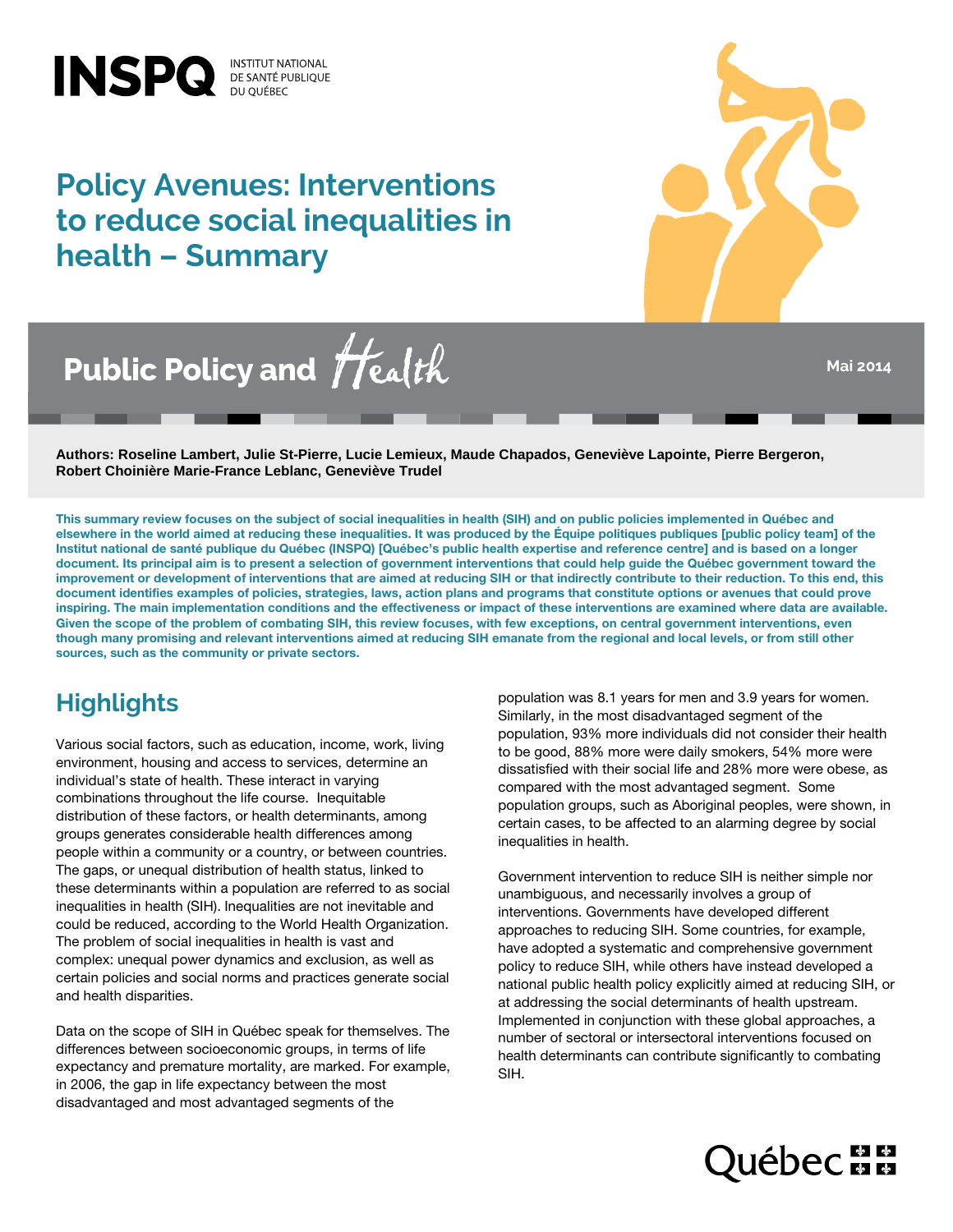There is no scientific consensus regarding how to effectively take action to reduce SIH, although some authors recommend giving priority to interventions that promote more egalitarian access to resources, such as those targeting income, employment, and access to education and services. However, the need to take SIH into account when considering government intervention, at the very least to avoid worsening the situation, is acknowledged by experts.

In addition, this review demonstrates that to reduce SIH, social policies must be strengthened both at the level of the general population (universal interventions) and at that of disadvantaged populations (targeted interventions), without stigmatizing the latter. Consequently, proportionately targeted interventions, or actions aimed at the general population, but in conjunction with intervention modulated according to the social gradient of health, should be preferred and strengthened. The review of foreign experiences also helps to identify the conditions most likely to produce promising results, which include the mobilization of different actors around shared priorities for action, citizen participation in interventions, high quality interventions and the integration of services to facilitate their access.

Québec cannot adopt, at the provincial level, a policy on the same scale as those of several of the countries discussed in this document; it may, however, draw inspiration from them, while taking into account the federal context within which it operates. Québec does not have a policy that specifically or globally targets the reduction of SIH. However, the Québec government has implemented large-scale interventions that address social and economic inequalities by targeting poverty or social exclusion, for example. Some avenues to be explored by the Québec government emerge from this study, including, in particular, the promotion of a shared vision for reducing SIH that mobilizes all government sectors, the strengthening of achievements tied to social protection, to the fight against poverty and to action addressing the determinants of health, the establishment of a monitoring system and the participation of citizens in decision making.

### **Summary**

This document focuses on the subject of social inequalities in health (SIH) and on public policies implemented in Québec and elsewhere in the world aimed at reducing these inequalities. Its principal aim is to present a selection of government interventions that could help guide the Québec government toward the improvement or development of interventions that are aimed at reducing SIH or that indirectly contribute to their reduction. The document firstly presents comprehensive approaches to combating SIH adopted by various countries, then the SIS-related intervention context in Québec and, thirdly, interventions that more specifically target social determinants of health, in Québec and abroad.

#### Key points to note concerning comprehensive approaches to combating SIH

Several countries, each in accordance with its own political context, have adopted a broad approach to combating SIH that encompasses several sectors of intervention. The United Kingdom, Finland, Sweden, Norway, Australia and New Zealand are recognized for their experience in this area. This overview of foreign experiences reveals that the implementation of comprehensive approaches to combating SIH has most often been the work of governments headed by centrist, labour or social-democratic parties benefiting from political stability. Many of the countries examined were easily mobilized around the issue of SIH, which was aligned with the social values and social protection systems already promoted by these governments. All of the countries discussed recognize the need to work intersectorally to address SIH. The global approaches they have adopted generally fall under the responsibility of their departments of health, who, in almost all cases, have an expanded mandate that includes social services and/or social affairs. The United Kingdom, Finland and New Zealand have established government bodies to oversee intersectoral coordination or introduced advisory mechanisms to ensure the implementation of their policies. The United Kingdom, Sweden and Australia have assigned expert organizations the mandate of carrying out knowledge transfer activities, as well as the monitoring and evaluation of interventions. Several of these countries also make use of health impact assessment. In addition, it appears that regional and local authorities often play a key role in implementing comprehensive approaches, since they are, in many cases, introduced at these levels of governance.

This overview highlights some of the conditions that favour implementation of a comprehensive approach to reducing SIH, including political will and stability, the promotion of justice and equity as social values, and intersectoral governance that mobilizes the various sectors and levels of government. However, it also reveals that, on the one hand, the impact of the interventions implemented is not always evaluated and, on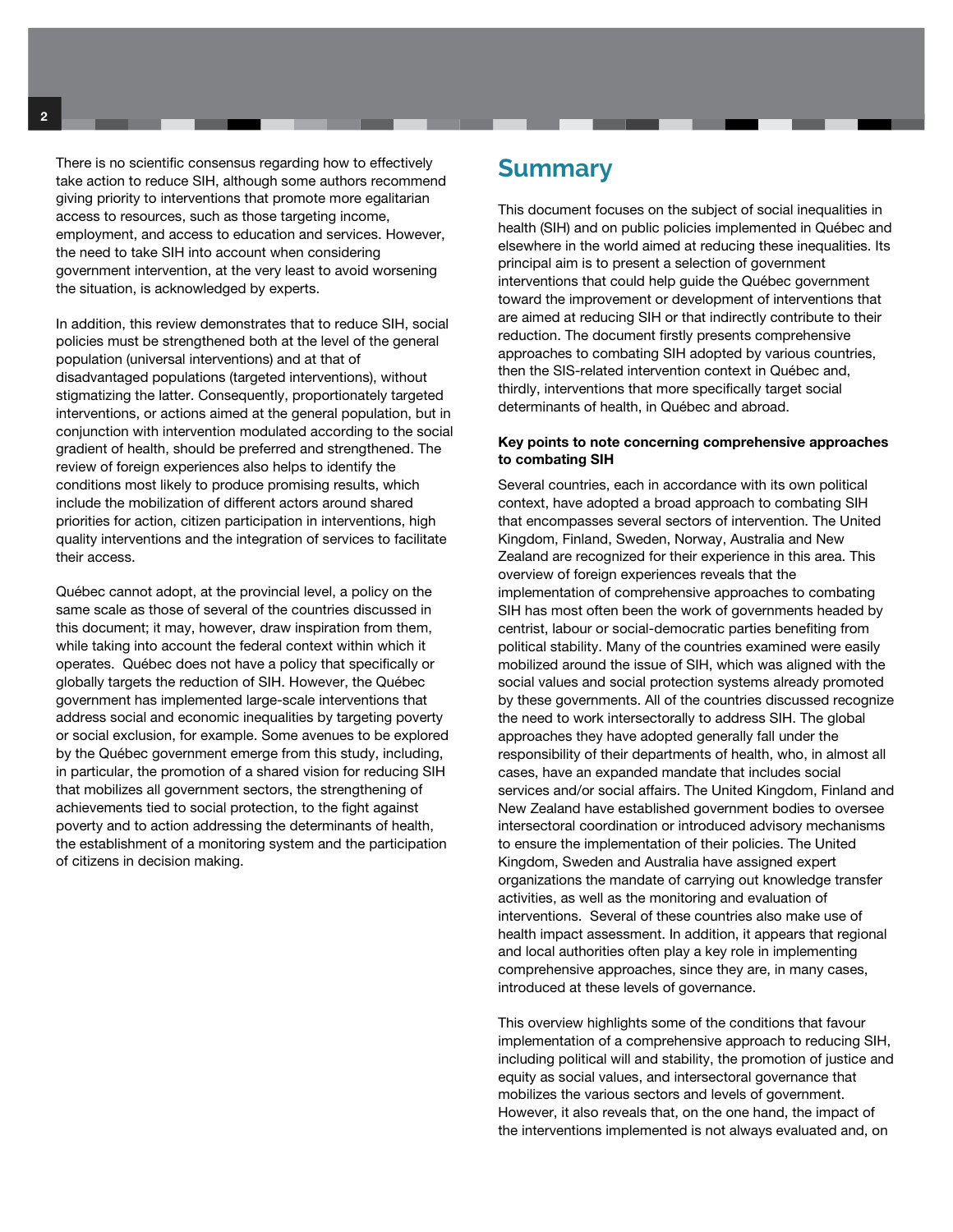the other hand, that the results obtained so far have not always been those expected. Foreign experiences demonstrate, ultimately, that it can be difficult to reach the most disadvantaged populations using only a universal strategy. This type of intervention, which targets the entire population, can increase SIH by more successfully reaching advantaged groups. The challenge is to find a balance between universal measures that affect the entire population and measures that proportionately target disadvantaged groups without stigmatizing them.

#### SIH in the Québec context

Québec is recognized for having advanced a model of social protection consistent with those that are the focus of discussion in Europe,<sup>1</sup> which distinguishes it within the North American context. However, Québec has not adopted a public policy that specifically or globally targets the reduction of SIH. Nor has it established a formal system for monitoring SIH and, therefore, it has not set specific targets for the reduction of SIH. The Québec government has mainly implemented a series of policies that, although not introduced specifically to combat SIH, may have a real effect on these by targeting one or more determinants of health. The Québec government has also established strategies for supporting intersectoral action that can serve as levers for action in the struggle against SIH.

However, Québec could play a more active role, much like certain European countries that are clearly committed to developing their own social policies. It is well known that many of the measures adopted by the Québec government, such as family allowances, parental leave and the \$7-per-day daycare program, protect middle-class families and children.2 Drug insurance, the work premium, employment support measures, and the indexation of social assistance benefits are other examples of measures identified as having contributed to recent successes. Government maintenance and strengthening of sustained interventions in the areas of social protection and health remains key to reducing SIH.

#### Key points to note on government interventions focused on determinants

The interventions outlined in this section focus on early childhood and education, employment, income and social solidarity, the environment and land use planning, lifestyle, and health and health services. These determinant-based approaches emanate from various sectors, including that of heath. These types of interventions, for example revenue support or municipality revitalization measures, do not usually focus on SIH or on health. Some measures focus on prosperity or economic development, which obviously have an indirect impact on SIH and on health. Several interventions derived from approaches focused on the living environment, such as community development, affect many determinants and are considered to be intersectoral projects.

This overview demonstrates that mobilization around the interventions adopted is crucial. We can assume that the top priorities adopted by governments and international organizations such as the WHO help foster stakeholder commitment to shared priorities for action, such as fighting obesity or ensuring sustainable development, by affirming the relevance of interventions in such areas. It is interesting to note that a strategic issue such as sustainable development, which aims to promote social and economic prosperity, can align with the fight against SIH, as the United Kingdom and French initiatives clearly show. Intersectoral projects focused on economic development, such as Slovenia's Programme MURA (health, agri-food, tourism, and transportation), have resulted in positive benefits for disadvantaged populations.

Several foreign initiatives highlight the relevance of citizen participation in interventions. Accordingly, several projects in England, Spain and Germany have shown that consulting local residents about which interventions to choose and how to implement them not only has a positive effect on community participation and on the ability of interventions to adequately meet needs, it also promotes the social inclusion of disadvantaged populations. Furthermore, these experiences show that citizen participation strengthens social networks.

This summary review also highlights the importance of the quality of the interventions implemented. Creating jobs that are risky or hazardous to health or building low-quality social housing will have little impact on reducing SIH or on health. In terms of housing, for example, the Welsh Housing Quality Standard proved very useful for improving tenant health, and in the early childhood services sector, foreign experiences show that the quality of daycare services and interventions for disadvantaged children is crucial. In addition to the requirements concerning quality, it appears that integrated services are often needed to ensure improved access for disadvantaged segments of the population; coherence among the different services for vulnerable people is fundamental to ensuring their participation in these interventions.

Finally, two challenges appear to be associated with interventions targeting determinants of health, and these tie in with those identified for comprehensive approaches. Firstly, the scarcity of results regarding the impact of these interventions on health and on SIH makes prioritizing the most effective interventions very difficult. Secondly, effectively reaching the most vulnerable segments of the population is also difficult, given that these individuals rarely use public services, even when the services are free and easily accessible. Actions specifically targeting disadvantaged neighbourhoods (MURA, North Karelia Project) have produced noteworthy results in terms of promoting healthy lifestyles. This type of targeted strategy nonetheless runs the risk of creating stigmatization, which can, however, be lessened by focusing on a community sector, rather than on a socioeconomic group much like the United Kingdom's Sure Start initiative, for example.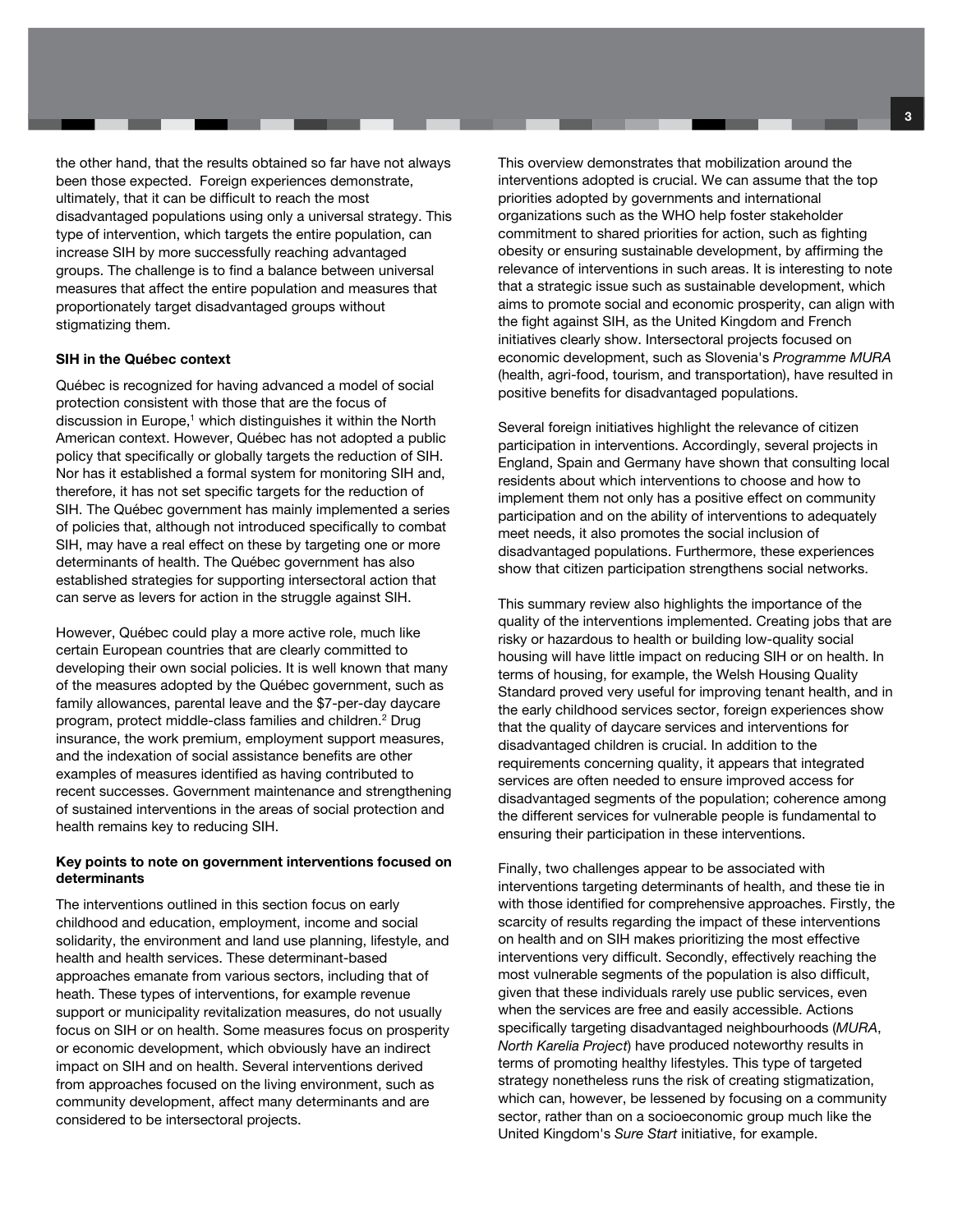#### Challenges and limitations of government interventions to reduce SIH

This document demonstrates that governments can, through comprehensive strategies aimed at combating SIH, adjust their economic, social and health policies so as to promote social equity. The comprehensive strategies outlined in this review are the product of many years of hard work. Despite the effort invested, these large-scale initiatives do not always produce the desired results. Even though they often promote health improvement for all social groups, they very often fail to reduce health disparities between groups. Sectoral or cross-sectoral interventions that focus more specifically on particular determinants of health can strengthen these global approaches because they have a more direct bearing on SIH. Interventions aimed primarily at promoting more egalitarian access to resources, such as interventions focused on income, work, and access to education and services, as proposed by Link and Phelan, are avenues worth exploring.3

Combating SIH can sometimes cause unwanted effects, such as when government interventions threaten to widen health gaps. In fact, foreign experiences demonstrate that it can be difficult to reach the most disadvantaged populations and that the implementation of universal strategies can, in some cases, inadvertently increase SIH by more successfully reaching advantaged groups, even if progress can be observed among more disadvantaged groups. It is obvious that the problem of social inequalities in health is vast and complex and that unequal power dynamics and exclusion, as well as certain policies and social norms and practices generate social and health disparities. Therefore, government intervention to reduce SIH is anything but simple, and necessarily takes place within a specific context and involves a set of interventions. There is no scientific consensus regarding how to effectively take action to reduce SIH. However, the need to take SIH into account when considering government intervention, at the very least to avoid worsening the situation, is acknowledged by experts. In addition, this review demonstrates that to reduce SIH, social policies must be strengthened both at the level of the general population (universal interventions) and at that of disadvantaged populations (targeted interventions), without stigmatizing the latter. Consequently, proportionately targeted interventions, or actions that target the general population, in conjunction with intervention that is modulated according to the social gradient of health, should be preferred and strengthened.

Québec's approach to social policies often reflects this perspective, favouring the association of universal interventions with proportionately targeted interventions. The Québec government could, like certain European countries, take a more specific and declarative stance in the fight against social inequalities in health by exploring a few policy avenues such as the promotion of a shared vision for reducing SIH that mobilizes all government sectors, the strengthening of achievements tied to social protection, to the fight against poverty and to action addressing the determinants of health, the establishment of a monitoring system and the participation of citizens in decision making. It can also enhance its policies based on the evidence brought to light by the numerous examples presented in this document.